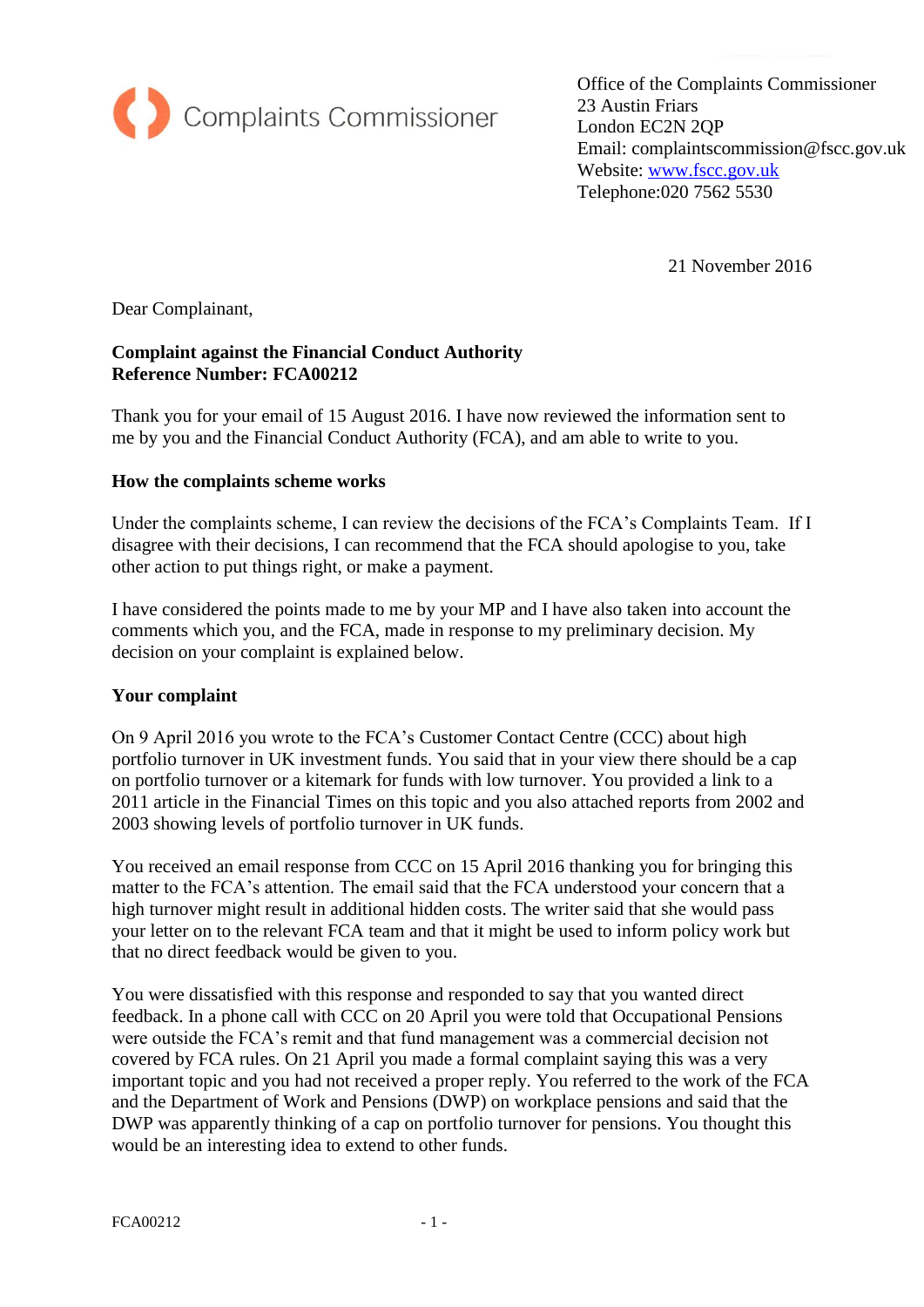On 20 May 2016 the FCA Complaints Team informed you that it would be investigating your complaint as an allegation of lack of care. On 23 May you wrote to explain that you were not just concerned about disclosure of hidden costs but that in your opinion portfolio turnover ratios (PTRs) should be reduced in any event. You said that CCC had been too low a level within the FCA to respond to your concerns and that you wanted a letter from someone more senior. You were also unhappy with the response that the FCA cannot interfere in legitimate commercial decisions.

On 20 July you received the FCA's response under Stage 1 of the complaints scheme (the Scheme). Your complaint was upheld on the basis that "the response CCC provided did not answer the question you asked about the portfolio turnover and whether it was justified". The response went on to say that "the CCC should have explained why it could not answer your question … and given more information to assist". The FCA apologised for this and also for the delay in responding to your complaint. The response included some further information about portfolio funds, the FCA rules and the restrictions that prevent the FCA from informing you whether they are, or are not, taking any action based on the information that you provided due to section 348 (s348) of the Financial Services & Markets Act 2000 (FSMA).

You are dissatisfied with the FCA's response to your complaint and have asked me to investigate. You say that your question has still not been answered. The data you sent showed PTRs ranging from 239% to 1861% (every 2.8 weeks) for 80 funds. You asked the FCA whether such high rates can be justified, and if not what should be done about it. You have not had a reply to either question. Your conclusion is that the high rates cannot be justified and that the FCA is permitting this but is unable to say so. You would like the FCA to publish PTR values for all funds ranked from highest to lowest. You would also like an inquiry into this topic, particularly in view of the advent of workplace pensions and the DWP's proposed cap on the portfolio turnover of certain funds. Your MP has asked to be associated with this set of issues.

You are also unhappy with the delayed response to your complaint and the fact that you were not informed about the timescale within which your complaint would be addressed. This was despite your MP's involvement.

### **My position**

My response to your complaint is in two parts, dealing first with your substantive concerns and secondly with the level of service you received when pursuing your complaint.

### *FCA Complaint Outcome*

The FCA upheld your complaint that CCC had not answered your question and apologised for not providing the level of customer service you were entitled to expect. Although the complaint response provided you with further information, including some of the FCA rules that do apply, the substantive response is that the FCA will not be able to tell you what, if any, further regulatory action it proposes to take, or even whether it is proposing to take such action. Therefore, in upholding this aspect of your complaint the FCA, instead of answering your question, has explained why it is not going to answer it. In doing so, the FCA has made reference to the confidentiality restrictions in place under section 348 of the FSMA which limit what consumers can be told.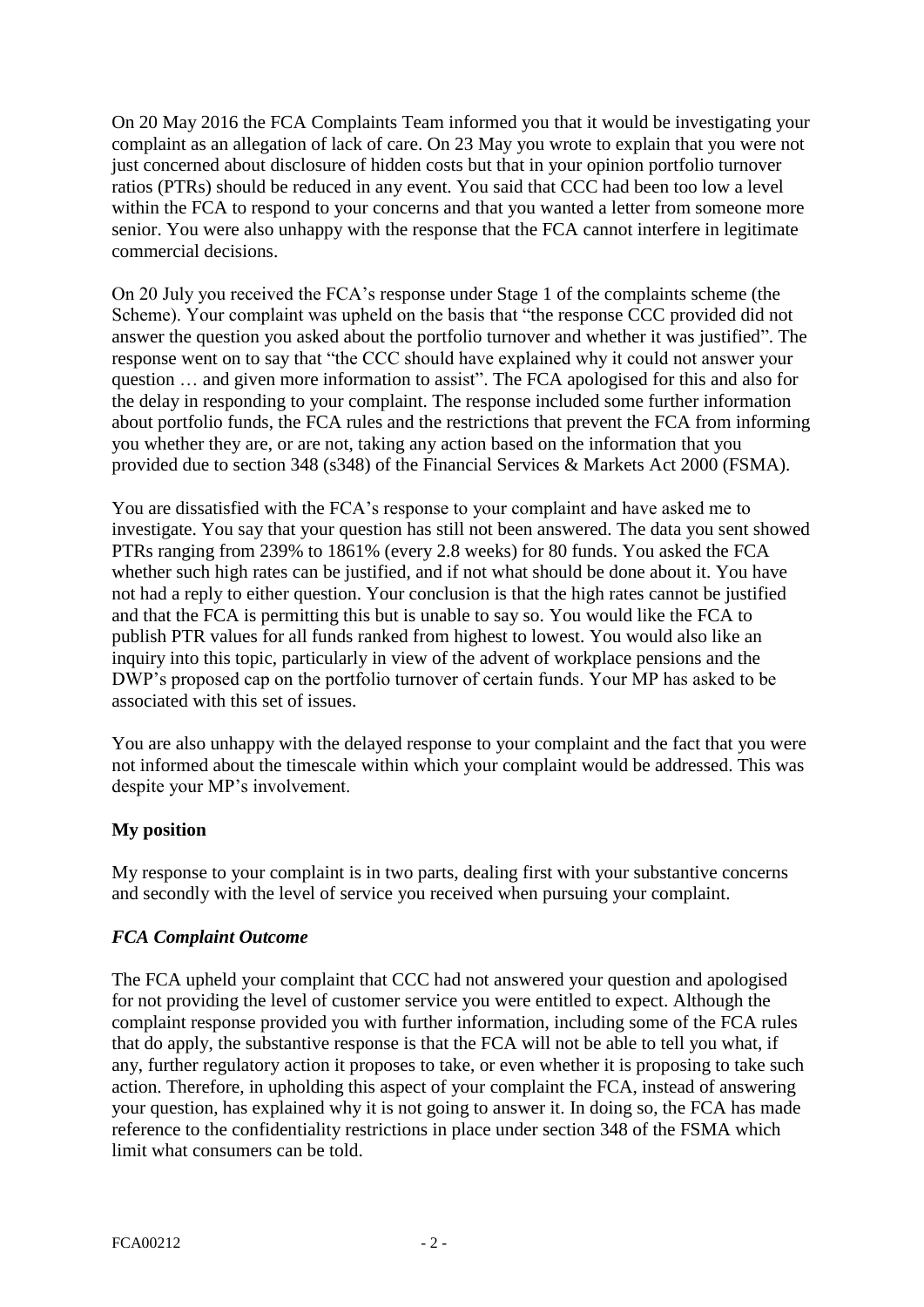However, my understanding of your complaint, as supported by your MP, is that it is concerned with general policy, rather than the specifics of the historical data which you sent with your original complaint. In my view s348 is largely irrelevant to this. As I see it, you wanted a straightforward response to the question "does the FCA consider high PTRs to be a risk, does it monitor/control them, and if not would it consider doing so?" I don't think the FCA has fully answered that question, and I do not see why it should not do so. I therefore uphold this aspect of your complaint.

# *FCA Complaint Process*

The FCA acknowledged receipt of your complaint on 22 April. The email said "*We will write to you again within four weeks setting out a summary of our understanding of your complaint and whether we propose to investigate the matters you have raised*". The FCA wrote to you on 20 May setting out its understanding of your complaint and giving you until 31 May to confirm that this understanding was correct. The letter went on to say that "*In any event, we will write to you again within four weeks to update you on progress*."

You responded to this letter on 23 May with further comment on the nature of your complaint. Although this email was acknowledged you did not receive a substantive response and you chased matters on 23 June. You were told that you had not missed a communication from the FCA but that further enquiries were being made. You followed this up with some further questions. These were responded to on 30 June when you received an apology for the delay and further information about what would happen next, although no further timescale was given. You chased matters again on 3 July when you said: "*I should have been told "the timescale in which [my] complaint will be dealt with". Why was I not told this? How long is this going to take for an outcome/ conclusion?*" The file I have received from the FCA does not include a response to this email, so I am unable to say whether one was sent. It took a further two weeks for the FCA's complaint response to be sent, on 20 July. This letter included a sincere apology for the time taken to deal with your complaint.

Paragraph 6.4 of the Scheme states that: "*The relevant regulator(s) will seek to resolve the complaint as quickly as possible. The relevant regulator(s) will either finish investigating a complaint within four weeks, or they will write to the complainant within this time setting out a reasonable timescale within which they plan to deal with the complaint.*" Clearly, this did not happen in your case, nor did the FCA update you on progress within four weeks as promised in its letter dated 20 May. It did not write to you after that date, apart from its automatic acknowledgement of your email dated 23 May, until you chased progress on 23 June. Even then it did not provide you with a timescale for the conclusion of your complaint and you had to press further for information about what was happening. It took a further four weeks for you to receive the final complaint response. I am satisfied that work was continuing on your complaint; however, there was clearly a failure to keep you updated or to follow the procedure set out in the Scheme to provide you with a reasonable timescale for the complaints investigation. I therefore also uphold this aspect of your complaint, although I note that the FCA has offered you a sincere apology for its delay.

### **Conclusion**

In conclusion, for the reasons set out above, I uphold your substantive complaint that the FCA failed to answer fully your question about PTR. I recommend that the FCA policy team sends you a full and considered response to the policy issues you have raised. I also uphold